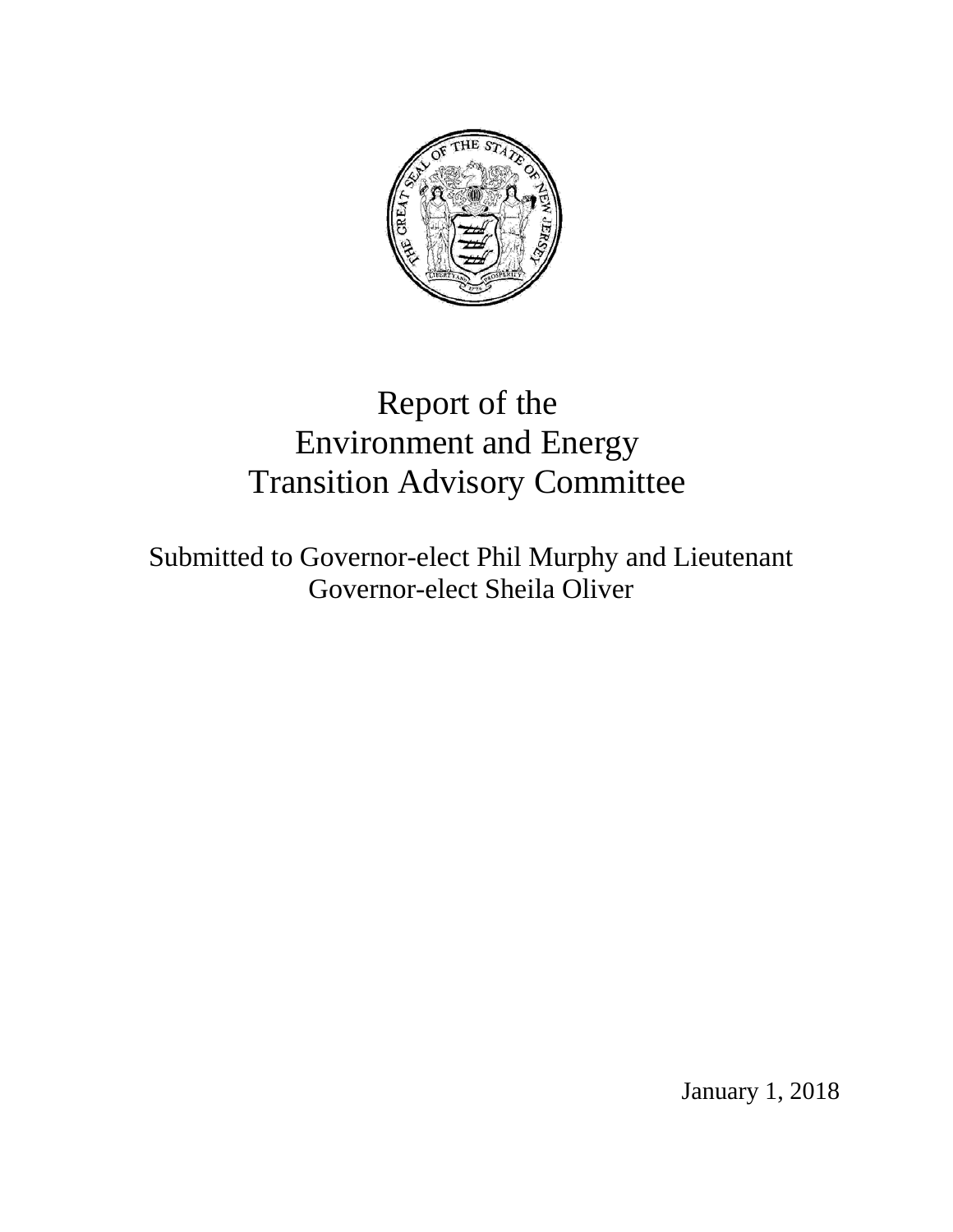#### **EXECUTIVE SUMMARY**

The Environment and Energy Transition Advisory Committee proposes that the Governor-elect consider the following recommendations to accomplish these priorities:

#### **I. Priority: A clean energy future for New Jersey**

NJ's economic future, and the quality of life of its residents, depends on the ability of our state to transform its power system. To achieve the Governor's goal of 100% clean energy by 2050, the committee believes that an essential step is for the Governor to jumpstart NJ's most promising new clean energy industry – offshore wind. Specifically, he should commit to the nation's largest offshore wind solicitation of 1,100 MW of electric power to bring new companies and jobs to NJ. Other urgent actions include stabilizing the state's solar market and utilizing 100% of the Clean Energy Fund to advance energy efficiency, grow the cleanenergy economy, and drive down carbon emissions. Innovative financing options such as a State Green Bank and Green Bonds, which have been successfully used in NY and CT, should also be considered. The Governor should also transform the utility business model and regulatory framework to a performance and outcome-based system that includes a price on carbon. Finally, the Governor should utilize the recent Volkswagen (VW) settlements and the signing of the multi-state Memorandum of Understanding (MOU) on Zero Emissions Vehicles to serve as a springboard for the electrification of the state's transportation system.

### **II. Priority: Confronting climate change**

To address the crisis of climate change, the committee recommends that the Governor rejoin the Regional Greenhouse Gas Initiative (RGGI) and support strengthening the program. NJ should commit to the goal of reducing greenhouse gas emissions consistent with the goals of the Paris Climate Agreement and become the  $16<sup>th</sup>$  state to join the U.S. Climate Alliance. The Governor should launch a similar partnership effort with NJ local governments to reduce pollution. The committee also recommends the Governor launch a "Coastal Resiliency Initiative," including identifying best practices and updating key environmental laws, such as CAFRA, to address the threats posed by climate change. He should reinstate the DEP Office of Climate Change, and end the State's embargo on climate science. Additionally, he should direct the DEP and DOE to work with stakeholder groups to advance statewide climate literacy programs in schools and promote "Green STEM" initiatives.

## **III. Priority: Addressing environmental justice disparities**

The committee recommends that the Governor address the disproportionate impacts of pollution and contamination with a comprehensive environmental justice (EJ) initiative by executive order that includes an Interagency EJ Task Force staffed with a Senior Advisor. Each agency should consider EJ issues in all of their actions, including analyzing cumulative impacts to reduce health disparities, and creating new initiatives to improve these communities' quality of life (open space, clean energy, walkways and bike paths). The Governor should dedicate a substantial portion of RGGI proceeds and the VW settlements to fund these initiatives. He should also launch a "Get the Lead Out" initiative that directs state agencies to coordinate efforts to reduce childhood lead exposure.

### **IV. Priority: Protecting New Jersey's water and natural resources**

The committee recommends that the Governor launch an aggressive and comprehensive initiative to upgrade the state's aging water infrastructure, including drinking, waste, and storm water. A critical component of this plan should be strengthening the state's stormwater regulations and other key environmental and planning rules, to harness natural systems or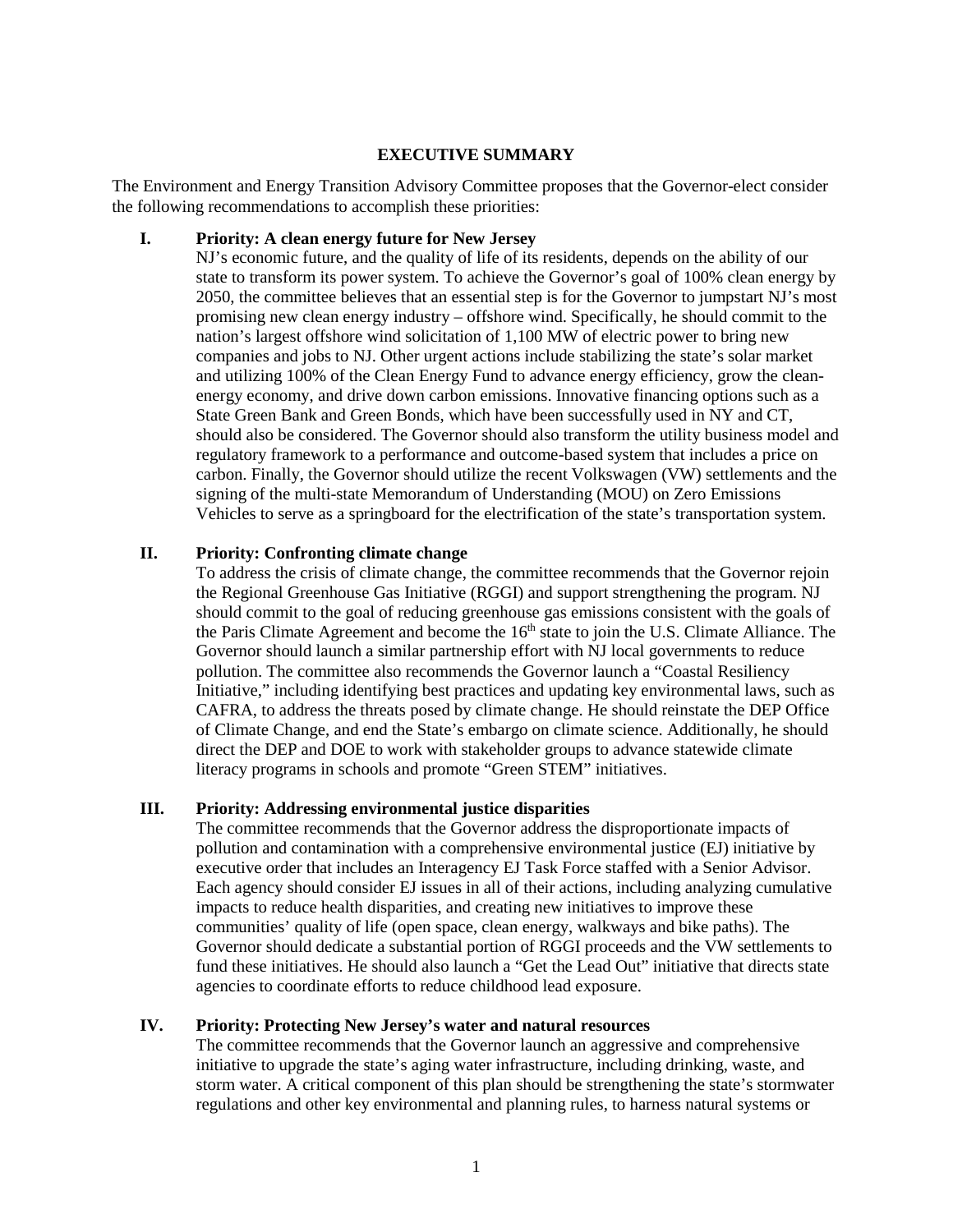"green infrastructure" to the maximum extent possible. The committee recommends that the Governor identify and pursue multiple financing strategies to address this issue, including consideration of a "pay as you go" approach with new revenue streams, bonding, and other creative financing strategies that prioritize asset management, and reward performance. Special attention should be paid to the public health threats posed by drinking water contamination.

The committee also recommends that the Governor reverse environmental rollbacks in DEP rules, and remediate toxic waste sites. He should ensure the State advances new environmental protections—potentially through a new Water Supply Plan—and renew the state's commitment to open space, fish and wildlife protections, and parks (especially in urban areas), including opposing the further privatization of Liberty State Park. The state needs to steer growth and more importantly state policies and investments toward urban and near-urban areas. At the same time, our state's natural treasures should be protected for all NJ residents, including the Highlands, Pinelands, the NJ shore and the Delaware River. He should also aggressively pursue natural resource damage cases and ensure settlement funds remediate local impacts. Finally, our ocean resources need unwavering protection from fossil fuel exploration and development.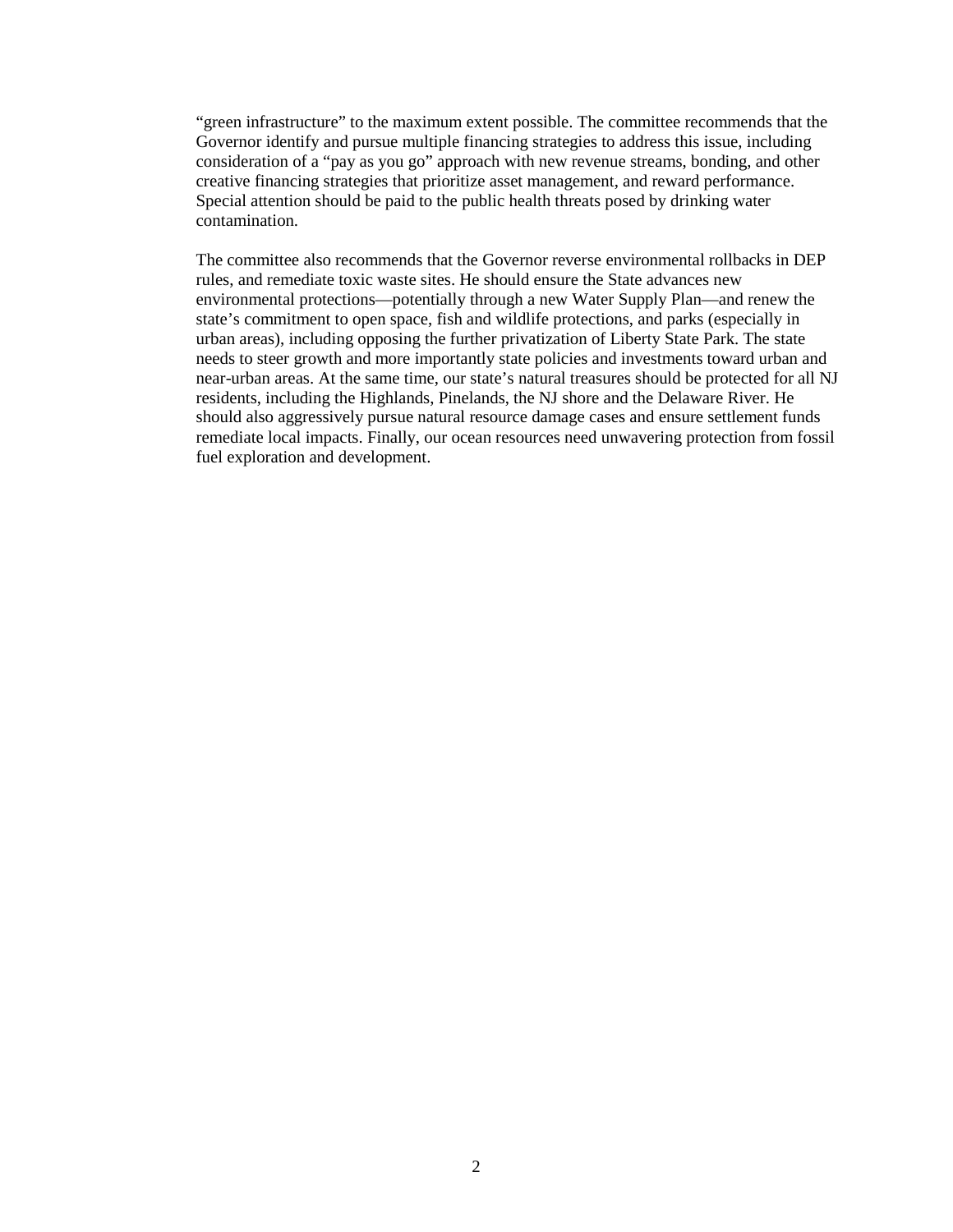## **REPORT**

# **I. PRIORITY: ACHIEVING 100% CLEAN ENERGY BY 2050**

New Jersey's national leadership on energy efficiency, solar, offshore wind, and other clean energy technologies was lost over the last eight years. These programs reduce costs and pollution, create wellpaying jobs, and make our energy system more reliable and sustainable.

In sharp contrast, Governor Murphy has committed to an aggressive clean energy program. To achieve his goals, the State needs to harness the power of both public and private sectors. While government regulations and mandates are needed to create a clean energy future and protect public health, the state also needs to partner with businesses and local government to leverage private investment and harness new clean energy technologies—many of which are outside the "regulated market" and available at local stores.

## **i. Recommendation: Putting New Jersey on the path to achieving 100% clean energy**

The Energy Master Plan (EMP) is the guiding document that outlines New Jersey's strategy for the use, management, and development of energy resources. The most recent EMP was released by the Board of Public Utilities (BPU) in 2011 and updated in 2015. This Plan needs to be substantially updated to reflect the goals and priorities of the Murphy Administration and help identify how to achieve them. The committee recommends that the Governor direct state agencies to begin updating the Energy Master Plan, with the goal of 100% clean energy by 2050.

NJ has fallen behind other states over the last eight years in harnessing the state's offshore wind resources. Considering NJ's natural advantages of having some of the best offshore wind resources in the world and its proximity to one of the nation's most congested and expensive electric load centers—NJ can become the dominant offshore wind player in the critical Mid-Atlantic market. By becoming a national leader in offshore wind the Governor can drive significant private investment, job growth, and pollution reduction. The committee recommends the Governor jump-start this industry by committing to the nation's largest offshore wind solicitation of 1,100 MW of electric power. The State should issue rules to advance offshore wind projects and establish a 3,500 MW goal by 2030. A range of mechanisms, including BPU orders, should be considered to help reach this goal. The administration should begin the development of an Offshore Wind Strategic Plan that engages stakeholders and focuses on: achieving scale to reduce costs, job growth, supply-chain businesses, workforce development, data collection, and appropriate siting of facilities. It also must ensure comprehensive planning and interaction with stakeholders, to address potential areas of concern including impact on wildlife, fish, birds, and habitat. In addition, we recommend convening a summit with NY and other nearby states, to coordinate the development of federal waters off our coast.

New Jersey was once the "solar capital of the east." Unfortunately, we have lost substantial ground despite the fact that solar prices have significantly dropped. However, experts predict that the state solar market will soon collapse due to restrictions put in place by Governor Christie (creating the so-called "solar cliff"). To support needed solar expansion, the committee recommends that the new administration ensure the continued expansion of the industry, while developing a long-term path for growth. The administration should also work to ensure that New Jersey regains its status as a national leader in solar energy production and job creation. We recommend a specific focus on advancing community solar projects (which should include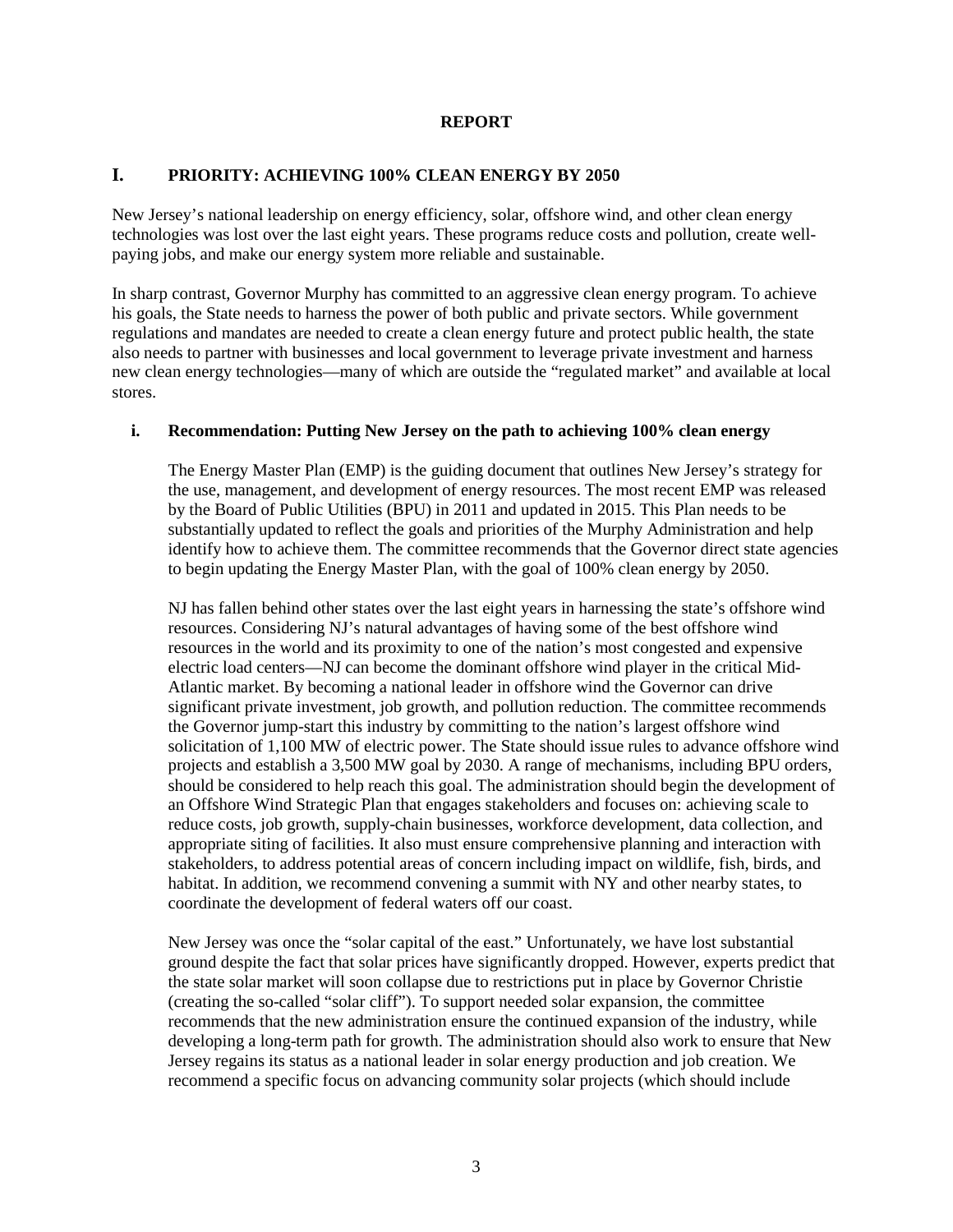providing benefits directly to low-income housing) to reduce costs and ensure that all consumers benefit.

To achieve the 100% by 2050 clean energy goal, the State needs to harness the power of the public and private sectors. While government regulations and mandates are needed to create a clean energy future and protect public health, the state also needs to partner with businesses and local government to leverage private investment and harness new clean energy technologies many of which are outside the "regulated market" and available at local stores. The committee recommends two key strategies:

First, the administration should set an energy-savings goal and promote investments in energy efficiency (including combined heat and power), with a focus on low-income households and communities of color. Energy-efficiency goals (including appliance standards) should also be detailed in the Energy Master Plan.

Second, the Governor should direct the BPU to transform the utility business model and regulatory framework into a performance and outcome-based system that harnesses both utilities and non-regulated companies to drive key goals.<sup>[1](#page-4-0)</sup>

Numerous infrastructure proposals—including oil by rail, natural gas pipelines, and electric transmission lines—have been permitted in recent years or are pending throughout New Jersey. The committee recommends that the Governor require these projects demonstrate whether there are market-based, cost-effective and clean alternatives (to delay or avoid the project). The committee recommends that the DEP use its full authority under the Clean Water Act and state regulations when reviewing these projects, and reject permits that do not meet the strict standards. Special attention should be focused on New Jersey's ecologically sensitive areas including the Pinelands and Highlands and our marine environment.

New Jersey's building codes are outdated. The committee recommends that the Governor direct the appropriate agencies to update the state's outdated building codes. This should include ways to promote healthy buildings to reduce air pollution and lead poisoning and advance other goals such as reducing peak-energy use. Peak-energy use is a critical issue that can be reduced through a variety of approaches, including demand response, smart grid, building energy management systems, renewable energy requirements (either grid-tied or distributed), battery storage, and the reduction of plug load.

Under the Christie Administration over \$1.5 billion was diverted from the state's clean energy fund to fill budget shortfalls. The committee recommends the Governor utilize 100% of the clean energy fund to advance energy efficiency, grow the clean-energy economy, create clean-energy jobs and drive down carbon emissions. A portion of RGGI revenues could also be dedicated for these purposes. To advance these initiates, the state should consider innovative financing options such as a State Green Bank and Green Bonds which have been successfully used in NY and CT to leverage private investment. Additionally, other mechanisms to support clean jobs should be

<span id="page-4-0"></span><sup>&</sup>lt;sup>1</sup> These goals include: (1) protecting ratepayers, especially low-income, by driving down costs (e.g., reducing peaking costs, increasing total system efficiency) and adopting new technologies that make the grid more sustainable, (2) empowering customers to control their energy choices with competitive offers for new energy products and services, (3) making energy efficiency the state's first energy resource, (4) creating a 21st Century "smart, bidirectional, and resilient electric grid" that avoids unnecessary new power lines, increasing the use of distributed energy resources and demand response as a resource, and the electrification of transportation (EVs) and efficient home heating, (5) increasing the use of renewable energy in support of the Governor 's 100% clean energy by 2050 goal, (6) supporting the Governor's goal of 600MW of energy storage by 2021 and 2000MW of storage deployed by 2030, and (7) setting a "social cost of carbon" price that guides the government's decisions.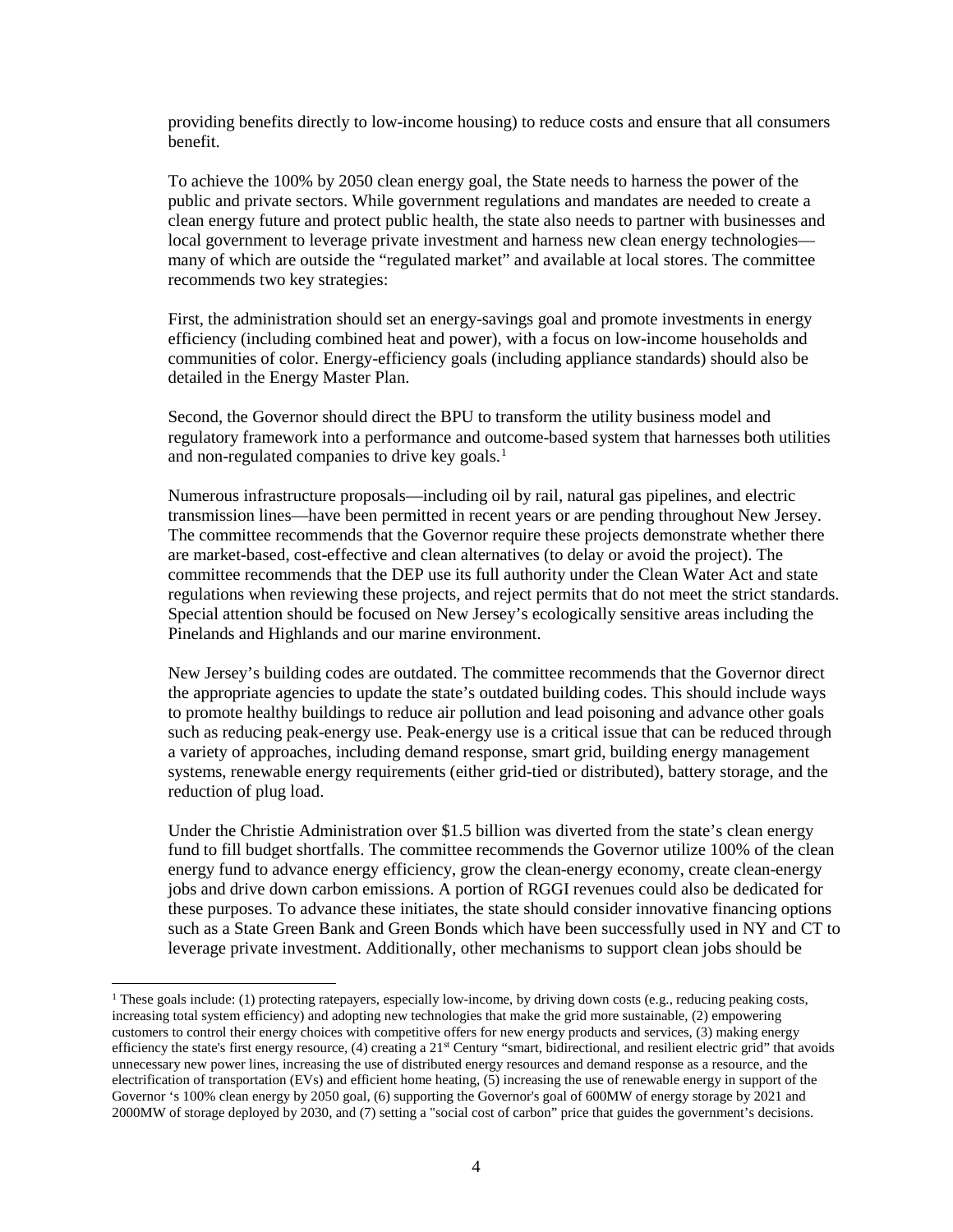considered, including incentives to entice clean-energy companies to locate and/or stay in New Jersey and establishing preferences (for example, when bidding for government projects) for materials sourced from within New Jersey or the United States.

## **ii. Recommendation: Creating a 21st century clean and accessible transportation system**

To create a 21st century clean and accessible transportation system, the new administration should prioritize NJ Transit as a critical clean-energy and environmental strategy. The committee suggests that the Governor seek opportunities to clean and electrify the state's transportation system. To leverage the strength of the Northeast regional market, the committee also recommends that the Governor sign the eight-state Memorandum of Understanding on zero emissions vehicle deployment, and explore regulatory programs to enable electric vehicle expansion, including specific utility tariffs. We recommend that he announce a plan to use a substantial portion of the Volkswagen settlement funds to support electrification and diesel emission reductions, especially at the ports. Additional programs should be considered for emissions reduction opportunities, including participation in the regional Transportation and Climate Initiative.

# **II. PRIORITY: RESPOND TO THE THREAT OF CLIMATE CHANGE THROUGH AGGRESSIVE MITIGATION INITIATIVES AND ENACTING RESLIENCY AND ADAPTATION STRATEGIES**

Climate change is one of the greatest threats facing our state, today and in the future. Unfortunately, the Trump Administration has taken steps to stop U.S. participation in the Paris Climate Agreement and the EPA Clean Power Plan. New Jersey must step forward to fill this leadership vacuum by working to reduce emissions and to mitigate the impacts of climate change.

## **i. Recommendation: Reduce global warming emissions across all sectors**

A decade ago, New Jersey took important initial steps by passing the Global Warming Response Act. However, the Christie Administration failed to implement key components of the Act and reversed important policies including NJ's participation in the Regional Greenhouse Gas Initiative (RGGI), a successful cap-and-trade agreement to reduce carbon pollution in the Northeast. By withdrawing from RGGI, it is estimated that New Jersey has lost about \$130 million in revenues. The committee recommends that one of the Governor's first acts should be to rejoin RGGI, with a portion of the revenues dedicated to emissions reduction programs in low-income communities and communities of color.

The Global Warming Response Act set a mandate of reducing Greenhouse Gas emissions (GHG) by 80% by 2050. As of 2012, New Jersey had achieved about 22% of this important goal, but currently lacks any strategies to meet the larger emission goals. The committee recommends that the incoming administration utilize the energy master planning process to identify existing gaps in the implementation of the Global Warming Response Act and develop a comprehensive strategy for achieving targeted emissions reductions. This should include reporting and establishment of interim targets. In addition, the administration should make an early and public commitment to restoring New Jersey's climate leadership by joining the United States Climate Alliance and signing the "We Are Still In" declaration.

The Christie Administration has demonstrated its lack of commitment to addressing the causes and impacts of climate change in a number of significant ways, including an unofficial "embargo" on climate science and by eliminating the Office of Climate Change and Energy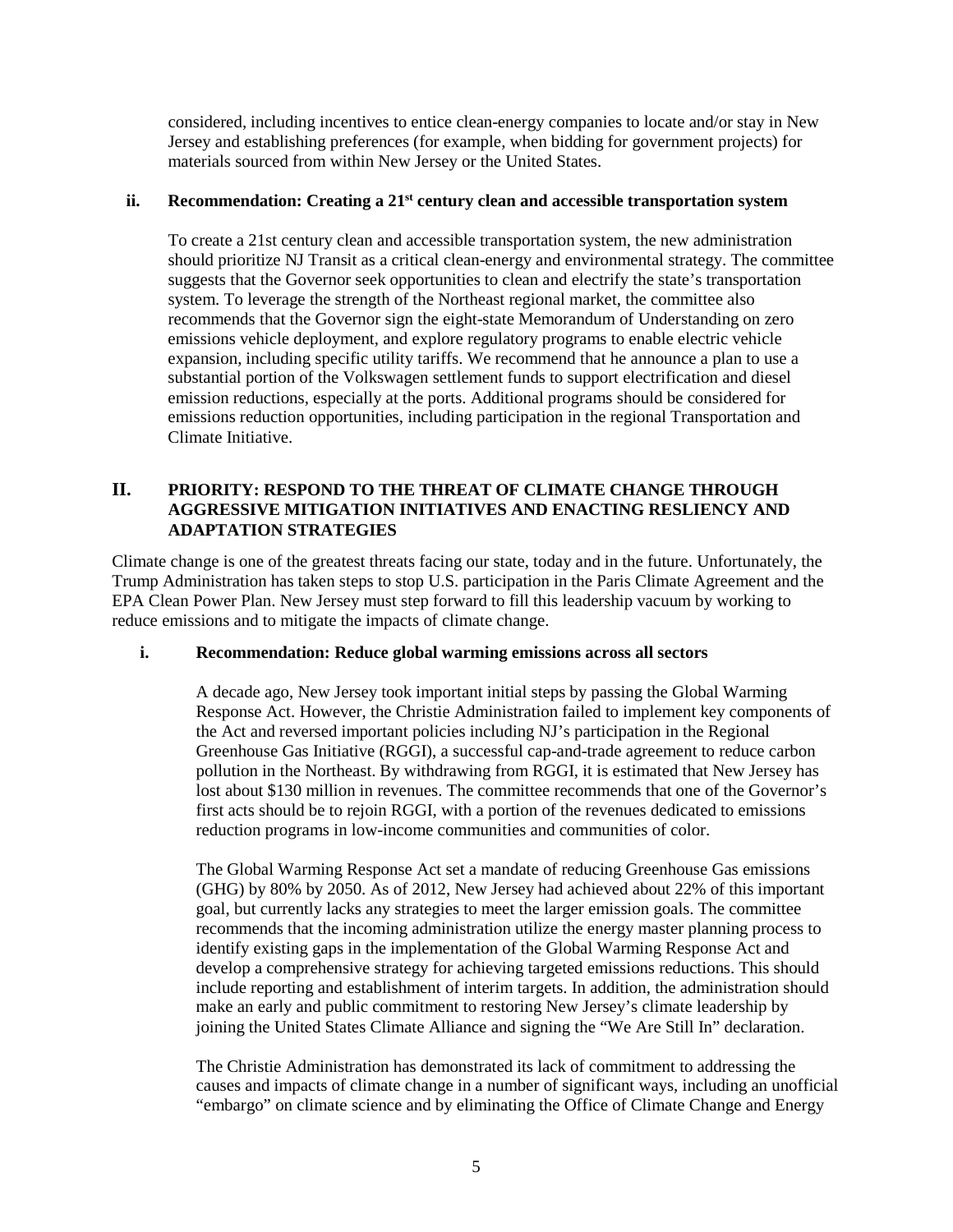at the DEP. The committee recommends that the Governor reinstate the Office of Climate Change. He should lift the state's "embargo" on climate science and work with Rutgers and other universities on sharing information about climate change. Science-based decision making across state government should be reinvigorated, including the updating of websites and other state resources to properly inform the public about climate change and its risks.

#### **ii. Recommendation: Make New Jersey resilient to the impacts of climate change**

While pursuing emissions reductions, New Jersey must also focus on strategies to protect our state from the effects of climate change, including flooding, extreme weather, and temperature rise.

The committee recommends that the Governor launch a "Coastal Resiliency Initiative" and convene expert climate change leaders to recommend actions to strengthen NJ's coastal management programs, considering climate change, sea level rise, and the need to reduce vulnerability and increase resiliency of both the natural and built communities. A critical component of this initiative should include updating key environmental laws, such as CAFRA, to address the threats posed by climate change. To promote coastal resiliency, the committee recommends that the Governor utilize Blue and Green Acres programs to increase resiliency, reducing flooding, and recover the function of estuaries to improve fisheries and habitat restoration and protection. In addition, the new administration should establish a clearinghouse to gather best practices from other states and input on climate resiliency from around the state and the country, and use that expertise as a basis for successful community engagement, planning, and recommendations for new policies and legislation. Finally, the DEP should re-examine its administrative ban on shellfish research, restoration, and education programs, and include input from all stakeholder groups.

This initiative should also provide guidance on incorporating the latest science on climate change impacts into all state planning and decision-making processes. It should evaluate using a percentage of RGGI revenues for carbon sequestration projects, such as salt marsh restoration. This initiative should consider promoting nature-based adaptation solutions, such as stream restoration, reforestation, and dam removal.

When federal funds are available to support storm recovery and response, New Jersey must fight for every dollar in federal disaster relief and mitigation support, practice transparency in awarding funds, and ensure that all decisions are made to maximize the public interest. The committee recommends that the Department of Community Affairs undertakes a prompt review of the State's Rehabilitation, Reconstruction, Elevation and Mitigation program to improve support for homeowners and address significant remaining issues from Superstorm Sandy, including claw backs and contractor fraud.

Over the last eight years, the state has not partnered with local governments and school boards to leverage and maximize their spirited commitment to environmental protection, climate action, and sustainability. Other states such as NY (resilient communities), have specific recognition programs to channel this "can do" and local practical approach to global and national problems. The Governor should conduct a roundtable discussion with county and local government officials, school board members, and NGOs to advance partnerships on key issues such as climate-change mitigation and adaptation, water systems, environmental education, and waste reduction. This initiative could include asking these stakeholders to commit to local goals with specific local actions that could help meet larger statewide goals. Additionally, to ensure the long-term success of these programs and position our students for leadership in the clean-energy economy, DEP and DOE should work with the NJ School Board Association, the New Jersey Education Association, environmental education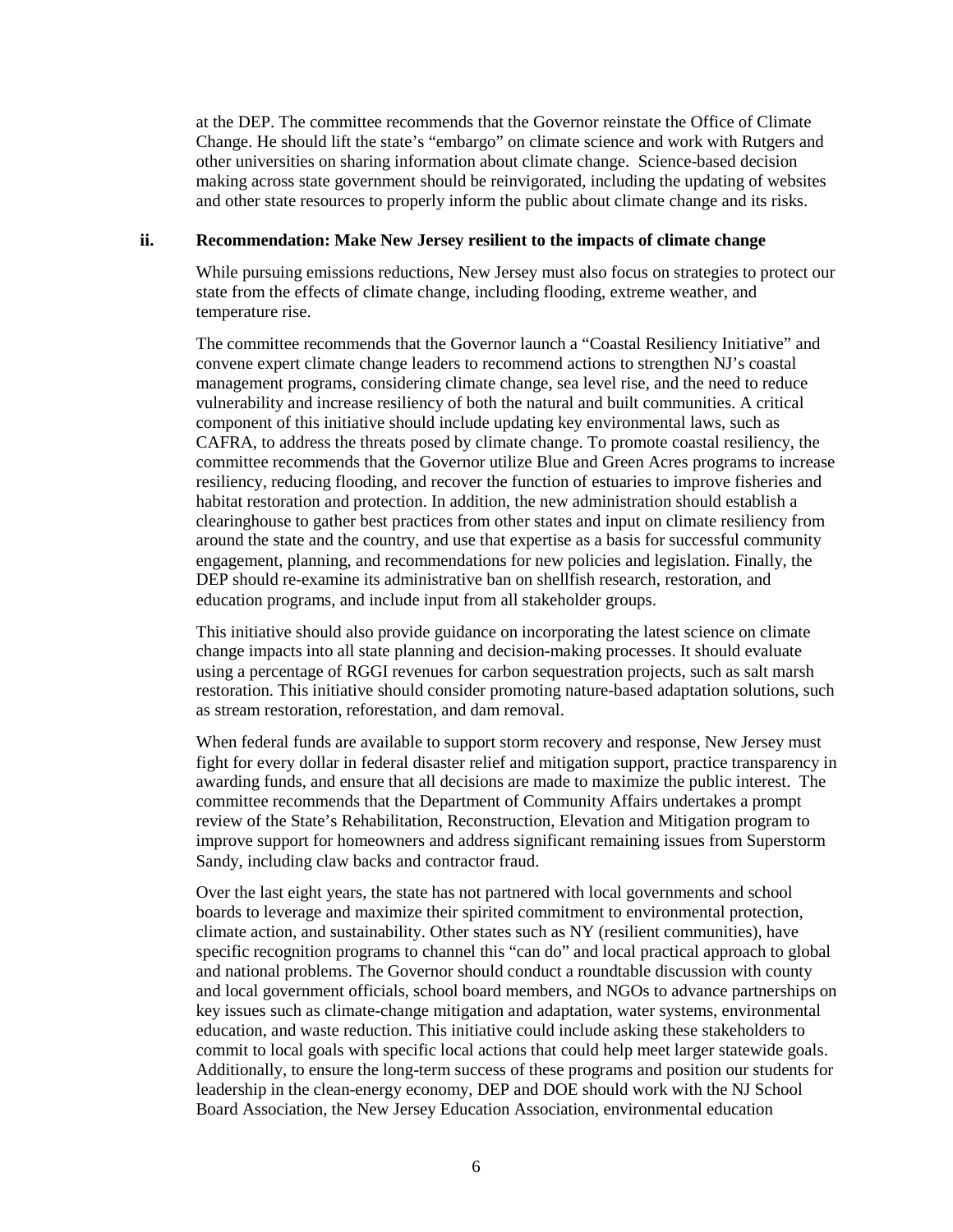organizations, and other stakeholder groups to advance climate literacy and promote "Green STEM" initiatives.

# **III. PRIORITY: TO ADDRESS ENVIRONMENTAL JUSTICE AND HEALTH DISPARITIES IN NEW JERSEY'S LOW-INCOME COMMUNITIES AND COMMUNITIES OF COLOR**

Since the passage of several key environmental laws in the 1970s, many strides in environmental protections have taken place to improve public health. However, there are many low-income communities and communities of color who are overburdened with air and water pollution and hazardous chemical storage and exposure—leading to disproportionate health impacts (including asthma and other respiratory ailments).

The committee recommends that the Governor promote environmental justice as a core principal. The goals of these recommendations are to promote equity and inclusion across all departments and programs, promote environmental justice, and reduce the environmental and health hazards that disproportionately impact low-income and communities of color.

# **i. Recommendation: Create an Office of Equity and Environmental Justice**

In order to ensure EJ becomes a critical principle of the new administration, the committee recommends that the Governor issue an executive order creating an Office of Equity and Environmental Justice. The committee recommends that this include appointing a Senior Environmental Justice Advisor, who would direct an open public process with the EJ Task Force and host roundtables throughout the state for meaningful engagement with stakeholders on environmental concerns and solutions. The committee recommends that the Governor direct each agency to consider EJ issues in all their actions, including cumulative impacts, reducing health disparities, improving the quality of life in EJ communities (i.e. access to open space, clean energy alternatives, walkable/bikeable streets and public health benefits).

The committee also recommends that the Senior EJ Advisor develop protocols for meaningful stakeholder engagement processes, data collection, and data sharing, for all agencies. The Governor and his staff should consider potential federal grants and private foundations as a source of funding to provide resources and technical support to assist individuals and organizations who historically have not been able to participate equitably in such processes (e.g. City of Portland, Oregon's Climate Equity initiative).

This Senior EJ Advisor should also draft guidance to incorporate EJ principals into the State Energy Master Plan and other priority initiatives. Relevant agencies should be required to issue annual updates. In conjunction with other agencies, this Advisor should develop plans to reduce health disparities such as high incidence of asthma and elevated childhood blood lead levels in EJ communities.

Finally, the state should align EJ principals with this administration's workforce development initiatives. The state needs to incorporate opportunities to train or retrain local workers though certified programs at NJ Community colleges and other institutions - on solar and wind installation jobs, toxic site remedial work, electric vehicle repair/mechanics and other innovative opportunities.

## **ii. Recommendation: Reduce air and water pollution in environmental justice communities**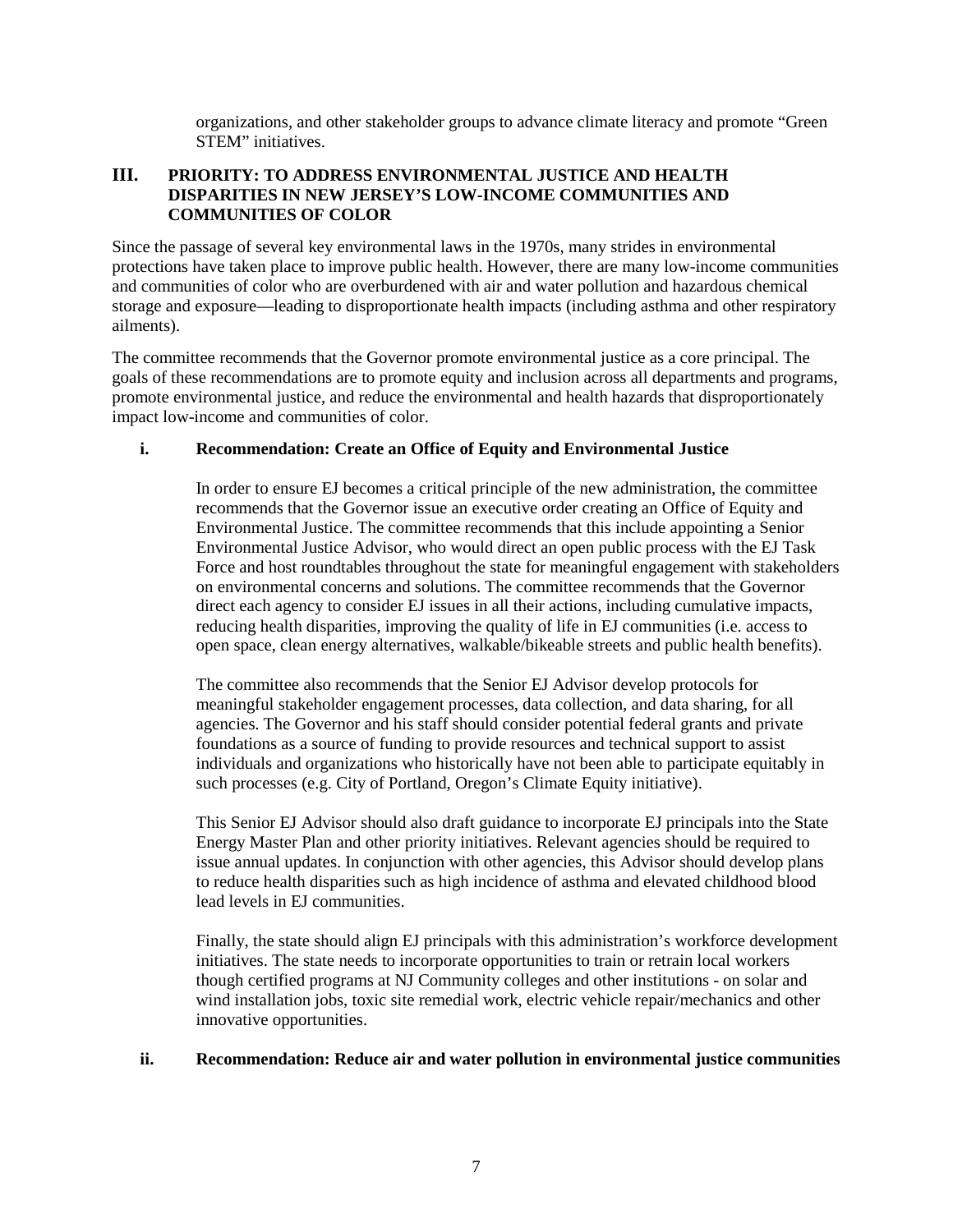The health and environmental impacts of increased air pollution within EJ communities is a major public health concern. Within the first 100 days, the committee recommends that the Governor direct state agencies, partnering with academic institutions, to develop a plan for an air emissions reduction program in urban areas. This should include a comprehensive emission reduction plan at NJ's ports, which includes electrification of vehicles, equipment, and ships in port. . The committee recommends that the Governor push to increase the NY/NJ Port Authority Port Division's budget to establish community and diesel mitigation programs. The State should also seek to re-establish the Port Authority's ban of pre-2007 engine trucks on a fast-track timeline. Additional funding could include the Volkswagen settlement, and ongoing funding could be maintained through a combination of RGGI and other environmental funds.

Many of our low-income and communities of color have multiple sources of pollution and threats to their health. To fully understand and develop plans to reduce emissions and public health threats, the committee recommends that the Governor direct the DEP to immediately update and resurrect the EJ Screening Tool, which will help identify these areas with severe pollution loading and cumulative impacts. The DEP should then release maps identifying overburdened communities. The Senior EJ Advisor should task agencies to evaluate mechanisms to direct resources to these areas to reduce pollution. They should identify key gaps that require new protections and funding (using indicators such as pollution burden and health disparities), and target assistance—including funding (such as RGGI revenues), public hearings, additional resources, and enforcement actions—to these areas.

The Senior EJ Advisor should develop Environmental Justice Benefits Policy/Guidance to ensure that agencies (e.g. DEP) fully consider low-income and disproportionately-impacted communities before taking a final action on new or modified permits (as done in Newark and other states), and consider support legislation which would codify environmental justice considerations (i.e. cumulative impacts, health impact analysis, EJ areas of concern).

Finally, there are over 5,000 facilities in New Jersey that utilize hazardous chemicals and many of them are concentrated in EJ communities. It is critical to protecting public safety that these facilities develop effective Emergency Response Plans. The federal Emergency Planning and Community Right to Know Act (EPCRA) requires that citizens be allowed to review these plans, which must be updated annually. However, these provisions have not been enforced. Therefore, the committee recommends that the DEP be directed to notify all facilities subject to EPCRA to file and report compliance by January 1, 2019.

# **iii. Recommendation: Launch a statewide "Get The Lead Out" initiative to reduce lead poisoning**

Childhood lead poisoning and exposure remains a significant problem in New Jersey. New Jersey's old housing stock still poses a significant risk, especially from lead paint. Old drinking water systems also pose a risk. We recommend that the Governor issue an executive order to direct agencies to coordinate efforts to reduce incidence of childhood lead poisoning and provide improved services for children already affected. This should include updating the NJ Strategic Plan for Healthy Homes and revising the NJ Annual Lead Surveillance Report to be more transparent with maps and cumulative data on population effects.

This effort should include Children and Family Services staff receiving the latest training on lead poisoning and should work with clients to address issues. The Department of Education should enable children with lead levels  $> 5$  ug/dL to be enrolled in the federally funded Child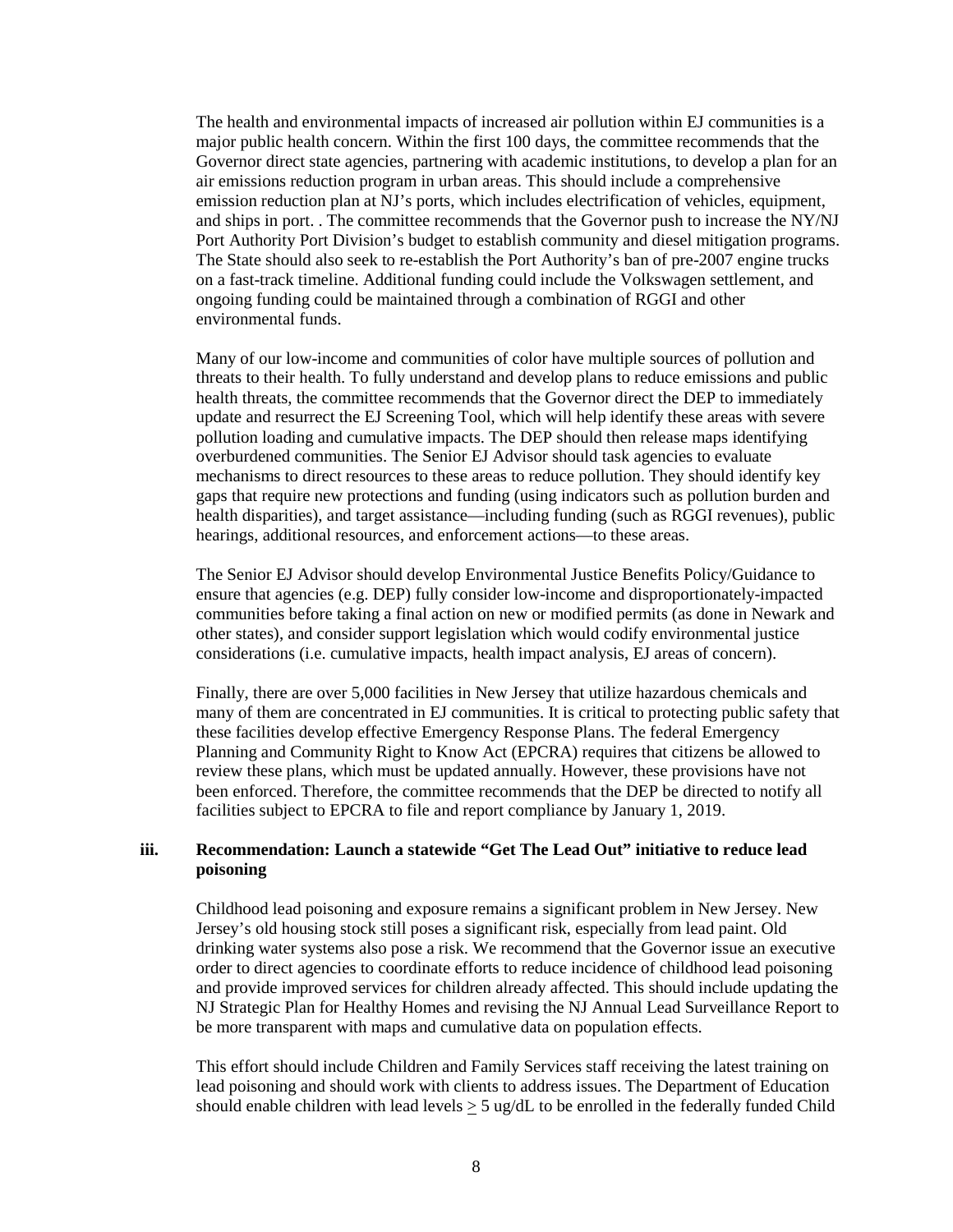Find that provides services for those with special needs. We should explore opportunities to leverage additional CHIP (Children's Health Insurance Program) funding to protect lowincome children from lead. Specifically, the State should pursue a Health Services Initiative (HSI) to secure enhanced federal funds for lead abatement activities, including lead exposure testing, prevention, and abatement—as several other states have done. Finally, New Jersey should require that the Department of Education and DEP review the most recent reports on public and charter school testing protocols and compliance with the US EPA's Lead and Copper Rule.

## **IV. PRIORITY: PROTECT NEW JERSEY'S PRECIOUS NATURAL RESOURCES**

The protection of our open spaces, water resources, unique ecosystems, and ocean environment has been either neglected or actually rolled back during the past administration. We must act aggressively to preserve and protect our natural resources and quality of life.

### **i. Recommendation: Water resources protection**

New Jersey's drinking water supplies face a number of serious threats including contamination from dangerous chemicals. The committee recommends that the Governor immediately direct the NJDEP and NJDOH to evaluate and address the threat from drinking water contamination including Perfluorinated Compounds (PFCs), related PFC chemicals, and other pollutants. The State should identify hot spots, consider pursuing Natural Resource Damages and other legal actions and create a comprehensive plan to address contamination. The state should also adopt standards and Health-Based Maximum Contaminant Levels (MCL) for water quality recommended by the Drinking Water Quality Institute for PFCs and related chemicals. In addition, the committee also recommends that he revitalize efforts to protect our largest sources of drinking water including the Highlands, Pinelands, and Passaic and Raritan Rivers and Delaware River Watershed.

New Jersey's aging and failing water infrastructure is one of the most significant challenges facing our state, resulting in combined sewer overflows that result in raw sewage in our waterways, water main breaks, and localized flooding. NJ's water infrastructure is in urgent need of improvements. The committee recommends that the Governor launch an aggressive and comprehensive initiative to upgrade the state's aging water infrastructure, including drinking, waste, and storm water. A critical component of this plan should be strengthening the state's stormwater regulations and other key environmental and planning rules to harness natural systems or "green infrastructure" to the maximum extent possible. From simple and low-cost solutions, such as increasing rain gardens, green (vegetative) and blue roofs (holding tanks), and planting trees, to more sophisticated systems (e.g. nonstructural solutions), the goal is the same: divert, retain, and treat stormwater. Such actions have multiple benefits to the community from improving quality of life, to increasing climate change resiliency and reducing pollution.

While regulations and planning tools should be prioritized, according to the U.S. EPA the State needs to spend a combined \$25 billion over the next 20 years on its wastewater, stormwater, and drinking-water infrastructure to ensure reliability and keep up with demand. The good news is that a significant investment into the state's water infrastructure will create jobs and economic activity. The U.S. Bureau of Economic Analysis has found that every \$1 spent on water infrastructure leverages another \$2.62 in annual economic activity. The committee recommends that the Governor identify and pursue multiple financing strategies to address this issue, including consideration of a "pay as you go" approach with new revenue streams, bonding, and other creative financing strategies that prioritize asset management,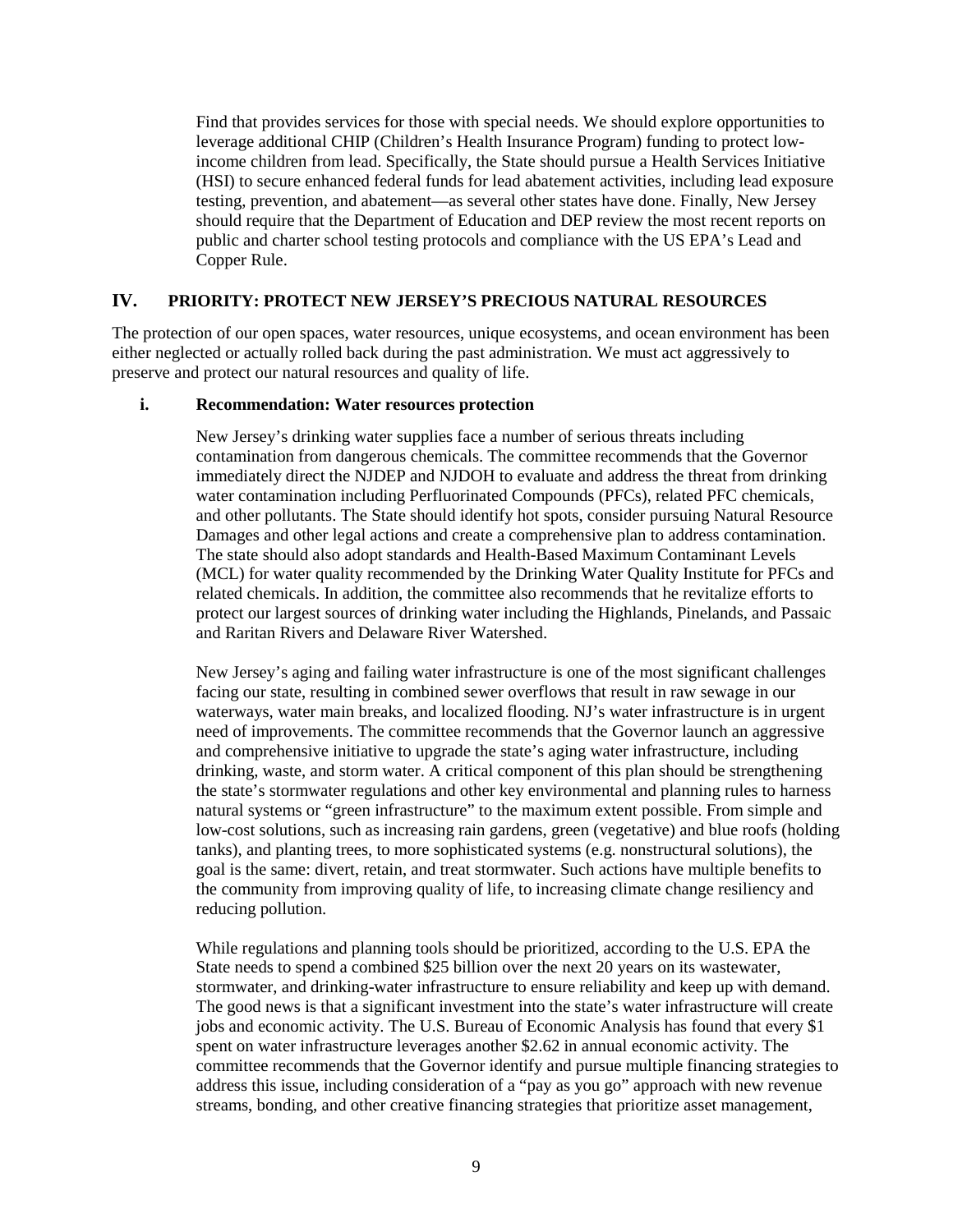and reward performance. Many other states could be models, including CT, NY, MA, CA and cities such as Philadelphia. Some creative financing ideas that should be specifically explored include: the federal Water Infrastructure Finance and Innovation Act (New Jersey did not submit an application to this \$2 billion fund), Environmental Impact Bonds (DC Water issued bonds with a "Pay for Success" model, in which payment to the private sector by the public entity is based on measured outcomes), and waste-to-energy programs (converting bio-solids into energy and selling the energy).

We also urge the Governor to support legislation that allows for the creation of local and regional stormwater utilities and subsequent user-fee collection, to support infrastructure and management, as well as "Sewage Right to Know" which requires reporting of sewage discharges and development impact fees. Finally, we urge the Governor to work with USEPA to meet the 2020 deadline for CSO "long-term control plans" with strong "alternative analysis" processes. Other suggestions include: as with other municipal boards, require cleanwater orientation for first-term officials, review water and wastewater licensing requirements and consider a retiree status license and allowing greater reciprocity between states.

The Christie Administration rolled back essential clean water protections, while at the same time, failed to address current threats to our water quality and quantity. The committee recommends that Governor Murphy freeze all pending DEP rule proposals, including Freshwater Wetlands, Coastal Zone Management, and Coastal Area Facility Review Act (CAFRA) rules, until they can be thoroughly reviewed to ensure strong environmental protections are in place. He should order the DEP to review all water regulations that have been weakened over the last 8 years and reverse any rollbacks to those protections including groundwater, Flood Hazard Act and Water Quality Management rules, the Waiver Rule, Highlands Septic Density rules, and Surface Water Quality standards. He should direct the DEP to revise Water Allocation rules, begin to prepare Total Maximum Daily Loads (TMDLs) for all unaddressed water bodies and strengthen anti-degradation designations for water bodies, and adopt long-awaited reforms to the rules governing pumping of the aquifers - to ensure truly sustainable levels of withdrawals. In addition, a list of potential C1 stream and corridor classifications (the highest level of protection under the Clean Water Act) was created approximately 8 years ago but not has seen no advancement. The DEP should be directed to move forward on these designations, placing a priority on those that will protect drinking water.

Additionally, the Governor-elect should direct the NJDEP to update the state Water Supply Plan and ensure that it targets investments to address the state's sewage, drinking water, and other critical infrastructure which needs significant upgrading, especially in the state's urban core, and include reducing lead exposure.

#### **ii. Recommendation: Preserving our open spaces**

New Jersey continues to lose critical open space. It is estimated that New Jersey will be deemed 'fully built out' in the next 30 years. The committee recommends that the Governor utilize 100% of constitutionally dedicated open-space funds for their intended purpose. We recommend that the Governor request a review of the distribution of open-space funding over the past 8 years—from the Garden State Preservation Trust, NJDEP Green Acres Program, State Agricultural Development Committee, and the NJ Historic Preservation Trust. The Governor should also request reports of appropriations, expenditures, and acres preserved, by municipality, to ensure that an equitable distribution of the State's funding has occurred.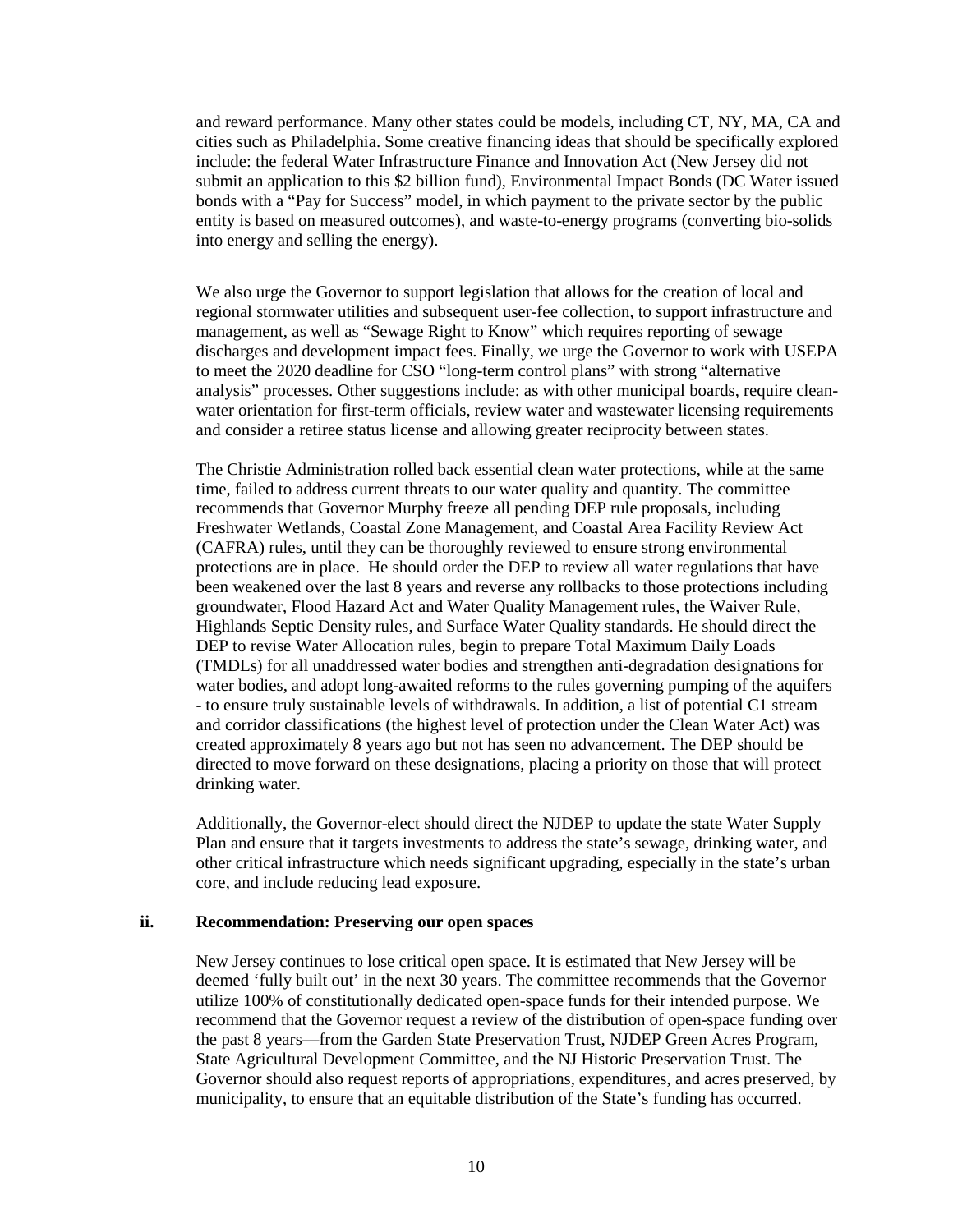We recommend that the Governor initiate a comprehensive planning process for the management of state and other public lands to better protect the State's rare animals, plants and critical habitats, and other natural, scenic, historic, and recreational resources.

The committee suggests that the Governor announce a halt to these efforts to privatize our only state urban park. Additionally, the development of Capital City State Park should be announced, using CBT, Natural Resource Damage settlement funds, and NJ Environmental Infrastructure Trust funding. The committee also recommends that the new Administration review the current plan to deck over Route 29, to ensure that this strategy is the most viable and effective design to reconnect the Capital Complex to the Delaware River. Additionally, DEP should prioritize creating additional urban parks, in places like Camden, Paterson, and Newark.

An additional strategy to protect natural resources is to aggressively pursue Natural Resource Damage (NRD) claims. These cases can help fund needed environmental restoration and protection projects. The committee recommends that the DEP Commissioner and the Attorney General work together to aggressively pursue NRD cases, enforcement, and other litigation against polluters. NRD monies should be directed at the communities impacted and surrounding areas.

# **iii. Recommendation: Smart growth and urban planning**

The state's development pattern has shifted. Companies and millennials want to locate and reside in "livable cities," not as much in new office parks and "mac-mansions" in rural areas. The State needs to steer growth and more importantly state policies and investments toward these urban and near-urban areas. The committee recommends that the next planning process should be both more ambitious and less specific than the state land-use plans of the past. An effective state planning process would engage the public, but not be so onerous that it cannot get implemented within an appropriate time period. It should go beyond aspirations of protecting open space, and envision sustainable and just outcomes for housing, education, energy, transportation, and the environment. The Committee recommends that the next governor should consider it to be an evolving set of guiding principles for directed and equitable growth. Preliminary steps could include filling the open seats on the State Planning Commission with committed, proficient, and diverse members and convening regular, transparent meetings. Many additional steps toward this goal are detailed in the Urban Growth Transition Report.

The committee recommends that the Governor call on the appropriate agencies to update and improve the state's key planning initiatives and regulations, including the State Plan, CAFRA rules, Shore Protection Master Plan, and stormwater management.

National studies have determined that about 25% of housing demand in the near future will be for residences within a half mile of train stations. The committee recommends that the Governor direct technical assistance to communities that are working to develop Transit Oriented Development (TOD) areas, which prioritize redevelopment around rail stations and incorporate green infrastructure, green streets and parks. This recommendation, which is consistent with the suggestions of the Urban Growth Transition Committee, will catalyze the development of healthy, walkable communities.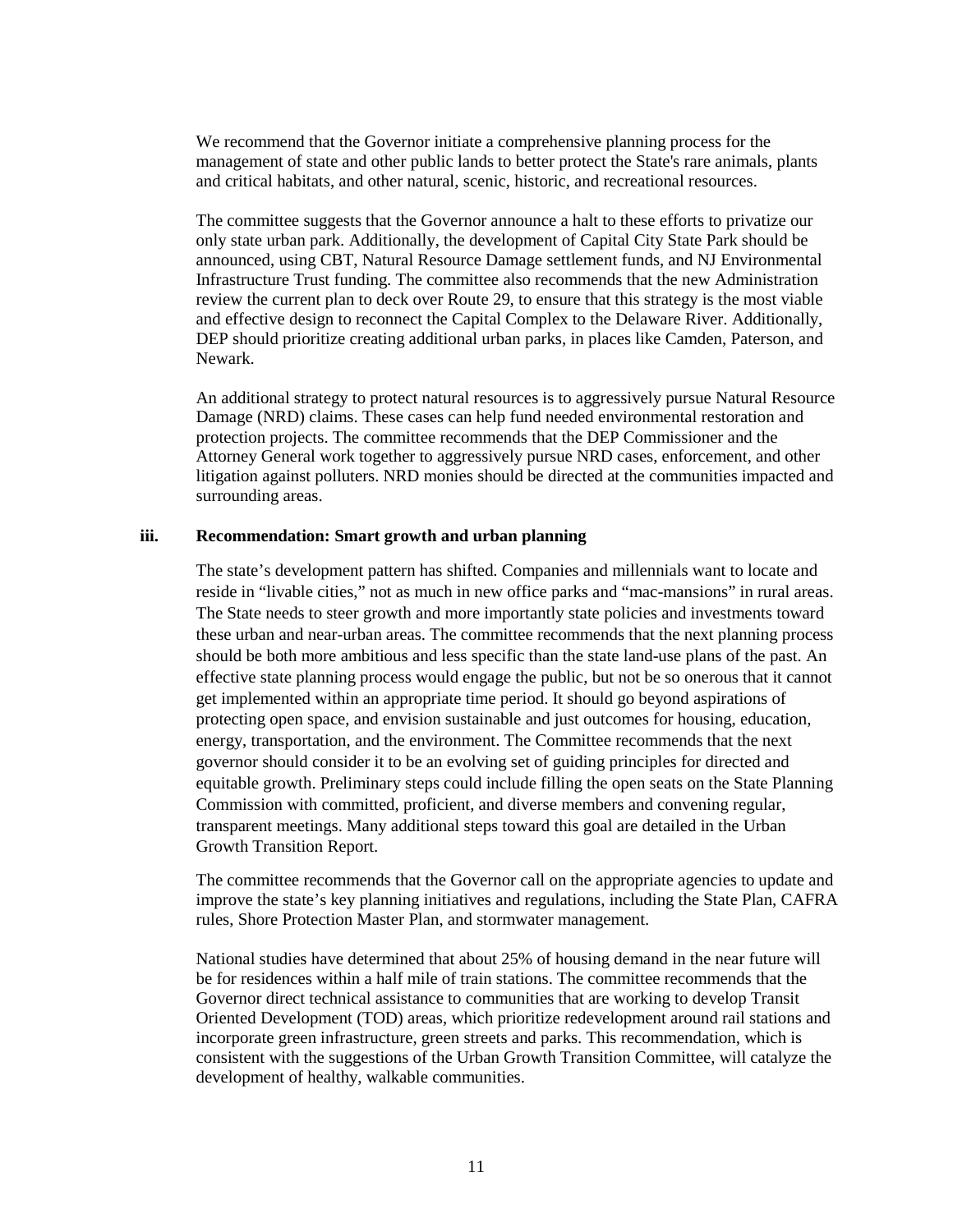#### **iv. Recommendation: Protecting our ocean and coast**

Coastal tourism in New Jersey generates over \$22 billion annually, however no laws currently protect our ocean from harmful proposals for oil and gas development. The committee recommends that the Governor should express vehement opposition to exploration, development, and extraction for fossil fuels off the shores of New Jersey.

NJ beaches remain a top destination for millions of our state's residents. Despite decades of lawsuits, all too often the public does not have access to the shore. Due to new beach development and some municipalities creating obstacles to full access, this problem has gotten worse over the last eight years. The committee recommends that the DEP maximize its permitting and regulatory authority to ensure beach access. In addition, the state should consider encouraging municipal public access planning, requiring that all publicly funded projects provide access, and studying alternate sources of access, operation, and maintenance funding.

Plastic waste continues to plague our communities with litter and extra solid waste. In addition, some of this plastic ends up in our waterways and ocean causing serious harm to wildlife and natural areas. The committee recommends that the Governor support municipalities that want to impose fees or bans on plastic bags. Pilot waste-reduction programs could also be initiated for local food businesses.

### **v. Recommendation: Preserving unique and treasured areas & historic sites**

All of NJ's natural resources are important, from backyards to local parks to preserved farmland. The state has a specific responsibility to protect areas that have unique characteristics such as the Highlands, which provides drinking water for over five million people, or the Pinelands, which is designated as a U.S. Biosphere Reserve by UNESCO. The committee recommends that the Governor ensure NJ's natural treasures including the Shore, Barnegat Bay, Highlands, Pinelands, Delaware River Watershed, Sourlands, Delaware Bayshore (including Cape May), the Palisades, and Meadowlands receive special attention and if necessary, extra protections. For the areas that already have legal protections, the committee recommends that the Governor appoint people to these entities consistent with their conservation mission and respect their independence to protect these critical resources. For areas that don't have special legal protection, the DEP should conduct studies on each area to determine if and what additional protections are needed.

Due to the unique circumstances of the Delaware River watershed which borders Pennsylvania's fracked natural gas resource, the committee recommends that the Governor support a ban on fracking for natural gas in New Jersey as well as the storing of fracking waste, and use all his authority with the Delaware River Basin Commission to ban fracking in the entire Delaware River Watershed.

New Jersey also needs to protect historic buildings and landscapes to protect the fabric of our communities. The committee recommends that the Governor consider supporting legislation to create a Historic Preservation Tax Credit to incentivize the preservation and restoration of our historic sites as opposed to demolishing them in favor of new construction.

#### **vi. Recommendation: Protecting public health**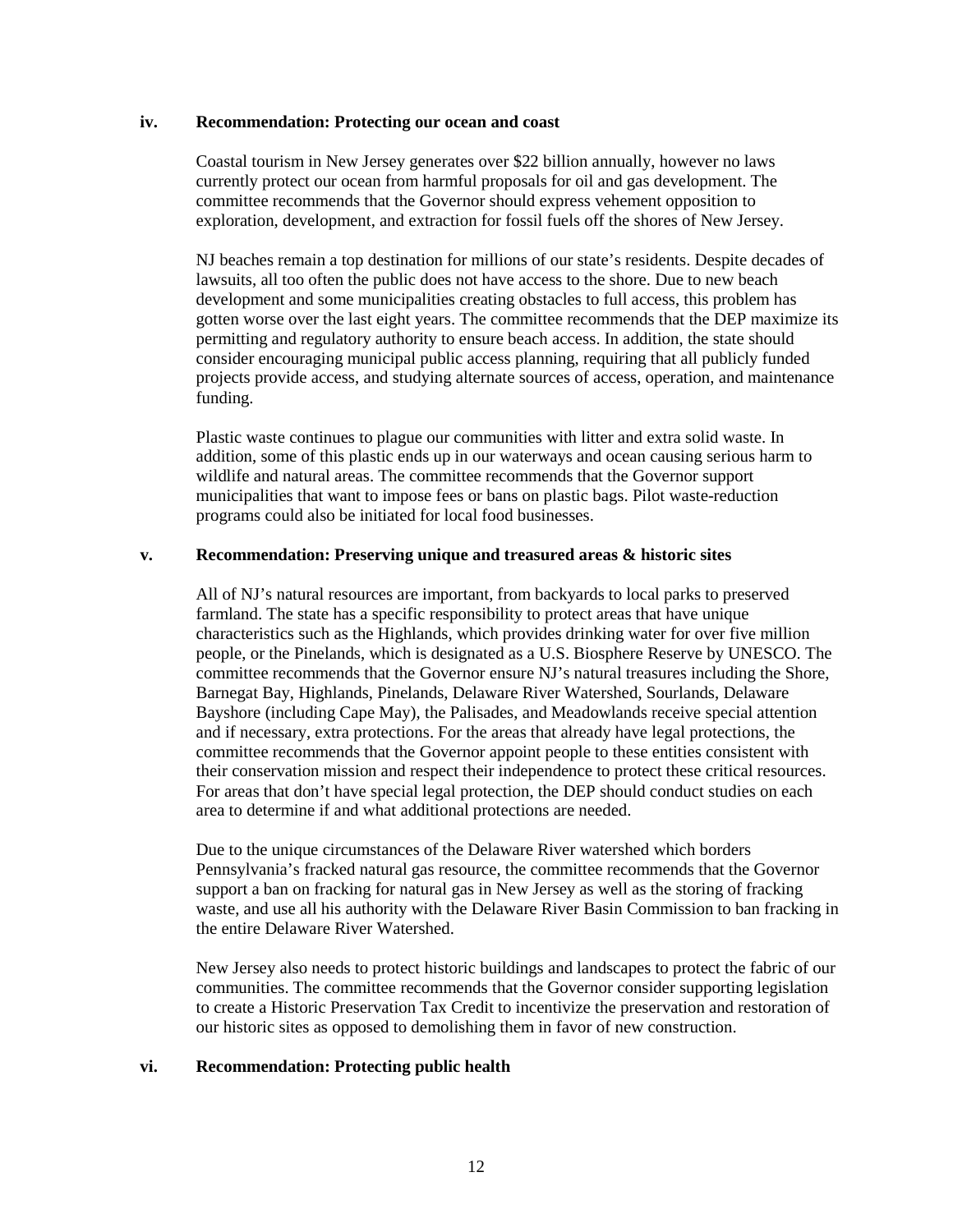New Jersey has the greatest number of Superfund toxic waste sites in the country. The committee recommends that the Governor oppose any effort to undermine the Superfund program. He should urge the Trump Administration to continue or expedite the current cleanups underway, without weakening remedial plans. He should direct the DEP to support the listing of the Hackensack River on the National Priorities List (Superfund list).

New Jersey's Licensed Site Remediation Professionals (LSRP) program was created to address the enormous backlog of toxic sites needing remediation in our State. The committee recommends that the DEP thoroughly review this program. The DEP should be directed to conduct this review, with input from stakeholders, to address some of the program's shortfalls and make improvements where necessary to ensure public health is protected, and assist in moving through the remedial action process more swiftly and efficiently.

The DEP Science Advisory Board (SAB), created to provide research and discussion for sound, science-informed decision making, has languished under the Christie Administration. The committee recommends that the DEP Commissioner meet with the SAB and determine how best to revive it and utilize its expertise.

The Christie Administration worked to undermine important environmental safeguards for New Jersey by passing Executive Orders 1 and 2 which, respectively, made it extremely difficult for the State to pass more stringent regulations than the federal government and ordered a freeze on numerous proposed regulations and rules. The committee recommends that the Governor repeal the relevant parts of these executive orders.

#### **vii. Recommendation: Improving New Jersey's urban environment**

Green infrastructure improves residents' quality of life, and increases economic activity and property values. The committee recommends that the Governor encourage urban greeninfrastructure projects, including urban forestry and street tree plantings which help to cool neighborhoods during hot summer days, as well as pollinator, pocket, and rain gardens to ameliorate flooding and reduce flows into Combined Sewer systems. He should also promote and implement walkable/bikeable communities to help get people around without automobiles.

Aside from staffing, funding for green infrastructure—including parks, land preservation, urban forestry, raingardens, and other storm water system investments—can be derived from the Corporate Business Tax through the Green Acres Program, NJ Environmental Infrastructure Trust, Natural Resource Damage Claims, Supplemental Environmental Projects and the Clean Energy Fund. Additionally, millions of dollars in federal grant funding pass through the NJDOT for Complete Streets and Bike trail projects. This funding needs to be processed more efficiently to get more projects done.

### **viii. Recommendation: Protecting New Jersey's fish and wildlife populations and habitat**

The committee recommends that the DEP use the best available science to make decisions with an eye towards ensuring a sustainable natural environment that provides long-term benefits for our state and its residents, wildlife, habitat, and water. Revegetation of stream corridors, improved management of public lands and the state's deer population, removal of dams blocking fish migration, and ecological restoration of beaches and salt-marshes have all been shown to make significant contributions to the environment of New Jersey. The committee recommends that the Governor partner with and leverage the significant resources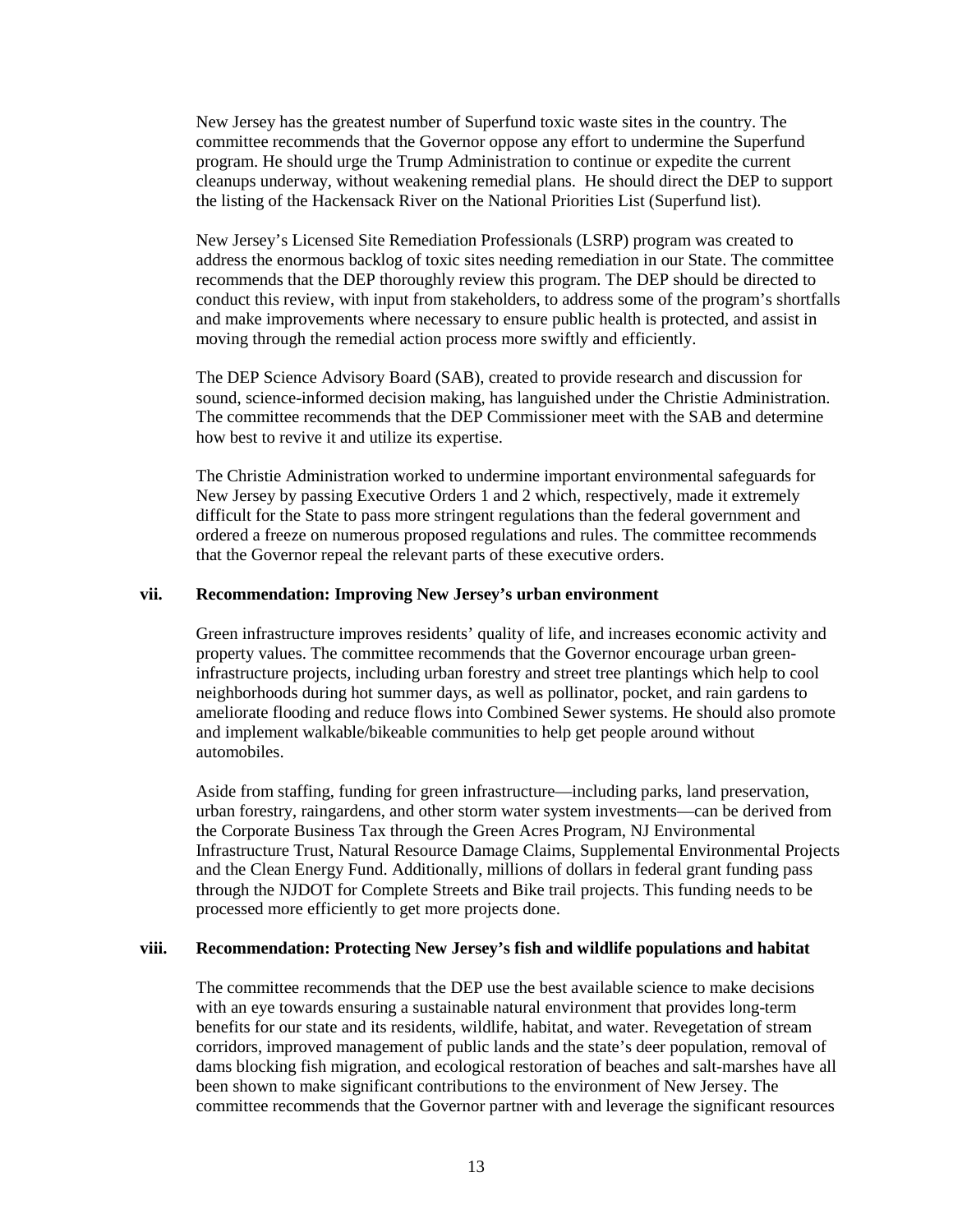of other collaborators including local government, non-profit organizations and for-profit corporations.

Sadly, some of our rarest and most important wildlife species have declined to near extinction and have been ignored for many years. Over the past 8 years, the Endangered and Nongame Species Advisory Committee (ENSAC) has approved and submitted seven separate and important approved species status update lists, ready for the DEP to publish in the NJ Register, so that the various declining species could gain various levels of protection. Unfortunately, none of the seven lists have been moved forward. The committee recommends that these updates be reviewed by the DEP and decided on as soon as possible.

Unfortunately, New Jersey's fisheries management has been short-sighted and reduced the economic viability of our marine fisheries. Over the last eight years, DEP has evaluated each species independently of all others using a "single species" management approach. Beach replenishment, sand mining, non-point source pollution, overdevelopment, climate change, and many other factors impact the abundance of fish available for recreational and commercial fishing. New Jersey ranks near the top of the states for the number of people who fish, while remaining near the bottom of funding for fisheries management on the East Coast. The committee recommends that the Governor support science-based policies that result in "an abundant fishery" (or optimal yield) rather than "maximum sustainable yield." Annual catch limits should include strong accountability measures. The committee also recommends that New Jersey adopt an ecosystem management approach. This is particularly important for forage species like Atlantic menhaden.

As with fisheries management, DEP plays a critical role in managing NJ's Black Bear population. The committee recommends that the DEP convene multiple roundtable discussions with local communities and all stakeholders with the mission of identifying nonlethal approaches to managing the black bear population. Strategies could include improving educational programs (e.g. not feeding bears, securing garbage, and removing bird feeders) and enforcement of existing laws. The DEP should also review all available black bear data—including nuisance complaints, population numbers and distribution, and enforcement actions—and research worldwide best management practices. The committee recommends that the DEP issue a report on the result of the roundtable discussions and research to the Governor to inform his call for a bear hunt moratorium. While black bear population management has become a high profile wildlife management issue, deer overpopulation is a public health concern (Lyme disease, car accidents, etc.) that has resulted in serious environmental damage as well. The committee recommends that the DEP Commissioner review the Fish and Game Council's authorization of the enclosed foothold trap to determine if it is inconsistent with legislation that banned steel-jaw leghold traps in 1984. The State should actively support the humane treatment of all animals.

Last but not least, the committee recommends that the Governor address the severe decline in pollinators across NJ and the nation by creating a Pollinator Recovery Plan. Such a plan should be led by the DEP and supported by other state agencies, universities, non-profit organizations, municipal leaders, and commissions. The Plan should focus on species restoration, habitat protection, impacts of climate change, and pollinator/hive collapse, and should include a review of the use of neonics and other pesticides that impact wildlife and human health.